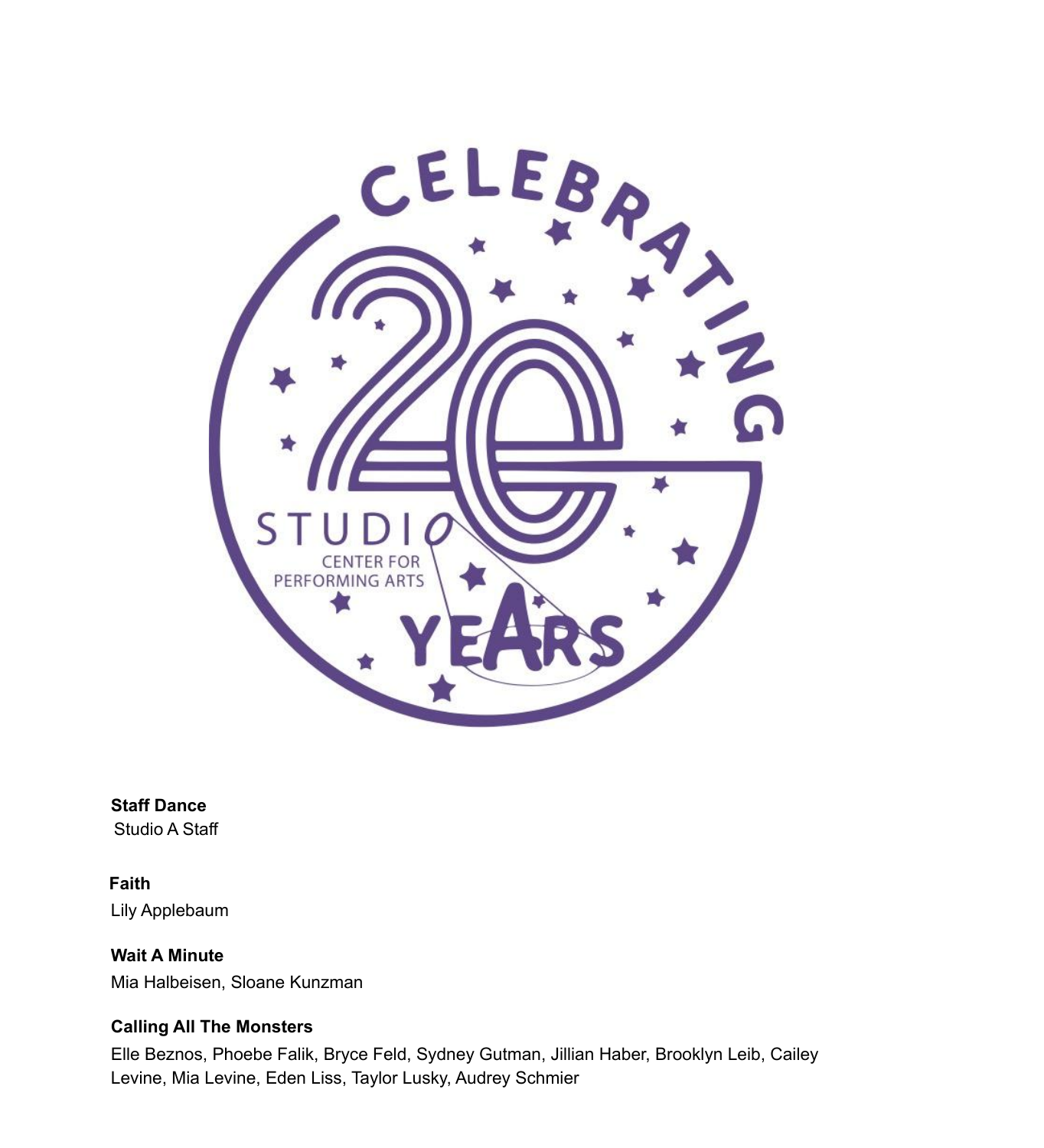## **A Thousand Years**

Kiera Dillon

# **Follow My Tik Tok**

Arie Adamczyk, Sydney Allen, Victoria Bernal, Ella Brenner, Hannah Byer, Cate French, Danielle Gouda, Riley Gutman, Mina Levin, Meredith McCarthy, Paige McCulloch, Arianna McCurdy, Sami Perry, Blake Rubenfaer, Darwin Stutz, Rylie Wolgin

## **Special Two**

Lily Applebaum, Logan Spagna

## **Look At Me Now**

Sydney Gutman

## **Mom**

Elle Beznos, Kiera Dillon, Bryce Feld, Mia Halbeisen, Sloane Kunzman, Francesca La Marco, Talia Lauter, Bree Swedler

## **The Other Side Of Hollywood**

Sydney Allen, Ella Brenner, Rilan Cope, Danielle Gouda, Isabelle Kates, Mina Levin, Meredith McCarthy, Paige McCulloch, Talya Rotberg, Remy Sollish

#### **Jump Shout Boogie**

Cassie Allen, Lily Applebaum, Victoria Bernal, Evelynn Brenner, Hannah Byer, Talia Colton, Riley Gutman, Marni Levine, Lily Liss, Arianna McCurdy, Payton Renusch, Logan Spagna

# **Favorite Things**

Ava Borson, Brynn Canvasser, Sophie Cohen, Caelyn Cotant, Margot Harrington, Alex Michael, Lilah Rose

#### **Kaleidoscope**

Kiera Dillon, Phoebe Falik, Sydney Gutman, Talia Lauter, Brooklyn Leib, Cailey Levine, Mia Levine, Eden Liss, Taylor Lusky, Milania Pucci, Audrey Schmier

# **Get Ready For This**

Madeline Davis, Annabelle Jarczewski, Helena Jarczewski, Ava Lamb, Colette Ouaknine

#### **Human**

Mina Levin

# **I Try**

Hannah Byer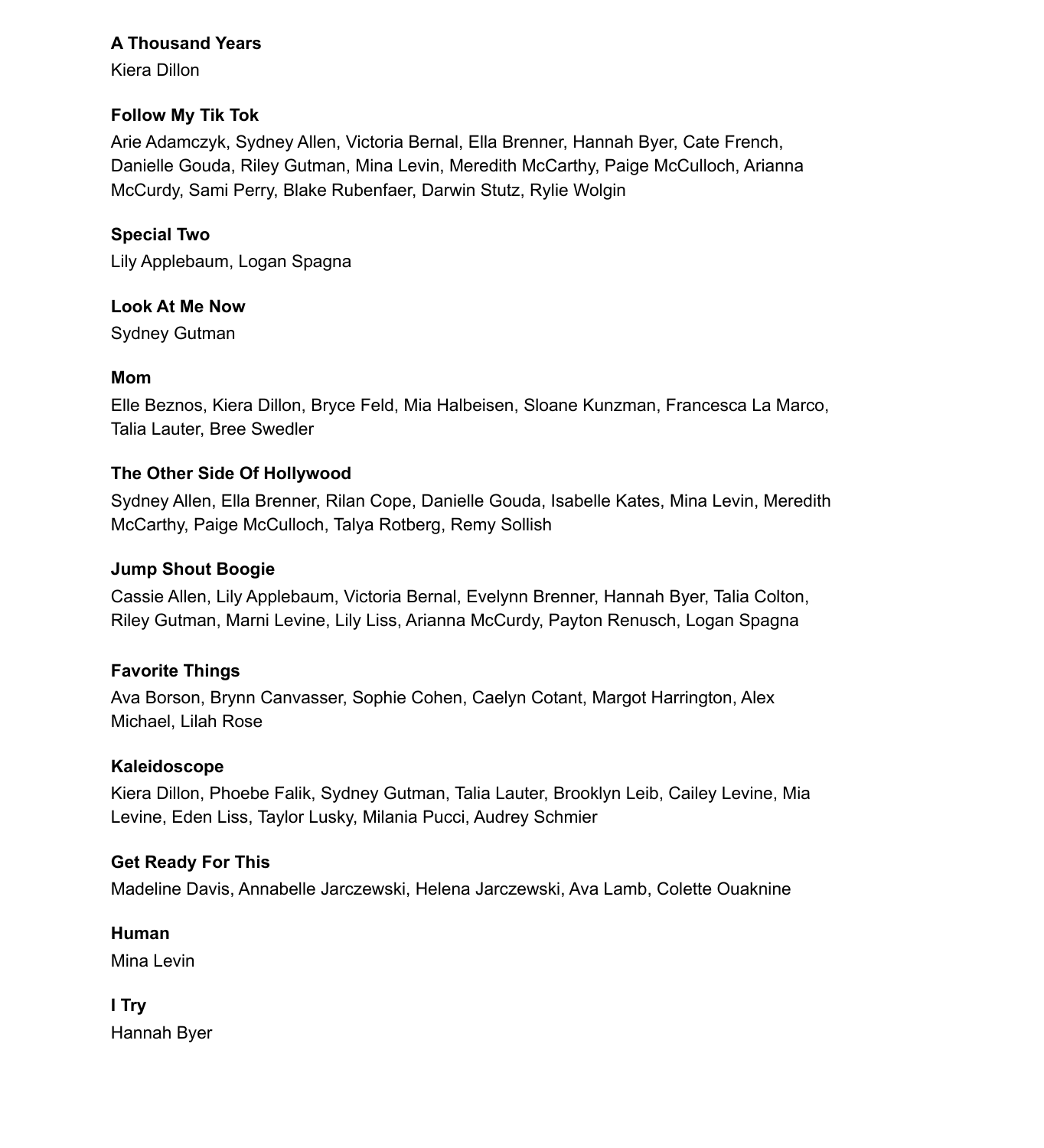### **Changed The Way**

Lily Applebaum, Elle Beznos, Kiera Dillon, Bryce Feld, Brooklyn Leib, Eden Liss, Alexis Migliore, Logan Spagna, Sloan Summa

## **Do Your Own Thing**

Sydney Gutman, Mia Halbeisen, Sloane Kunzman, Taylor Lusky, Audrey Schmier

## **Because We Can**

Sydney Allen, Ella Brenner, Rilan Cope, Isabelle Kates, Mina Levin, Meredith McCarthy, Paige McCulloch, Talya Rotberg, Remy Sollish

## **Make Some Noise**

Ava Borson, Gia Buscemi, Brynn Canvasser, Sophie Cohen, Margot Harrington, Colette Kang, Nathalie Kang

# **Y2K Party**

Lily Applebaum, Elle Beznos, Kiera Dillon, Bryce Feld, Brooklyn Leib, Eden Liss, Alexis Migliore, Logan Spagna, Sloan Summa

## **Take It To The Floor**

Juliette Bourbeau, Ella Davis, Madeline Davis, Talia Lauter, Cailey Levine, Mia Levine, LINDSAY MORLEY, Milania Pucci, Emma Tischler

#### **Mr. Sandman**

Sydney Allen, Ella Brenner, Hannah Byer, Rilan Cope, Isabelle Kates, Mina Levin, Meredith McCarthy, Paige McCulloch, Talya Rotberg, Remy Sollish

#### **Instafamous**

Elle Beznos, Bryce Feld, Gina Gershonowicz, Sydney Gutman, Jillian Haber, Layla Johnston, Taylor Lusky, Audrey Schmier, Bar Schuchman, Noa Steckler, Stella Steinbock, Bree Swedler

# **We On Top**

Mia Gantz, Julia Leibovitz

# **Drum Trip**

Victoria Bernal, Hannah Byer, Riley Gutman, Marni Levine, Lily Liss, Arianna McCurdy, Logan Spagna

# **I Wanna Be Like You**

Talia Lauter, Cailey Levine, Mia Levine, Bree Swedler

#### **What I Was Born To Do**

Lily Applebaum, Kiera Dillon, Sydney Gutman, Jillian Haber, Mia Halbeisen, Sloane Kunzman, Taylor Lusky, Audrey Schmier